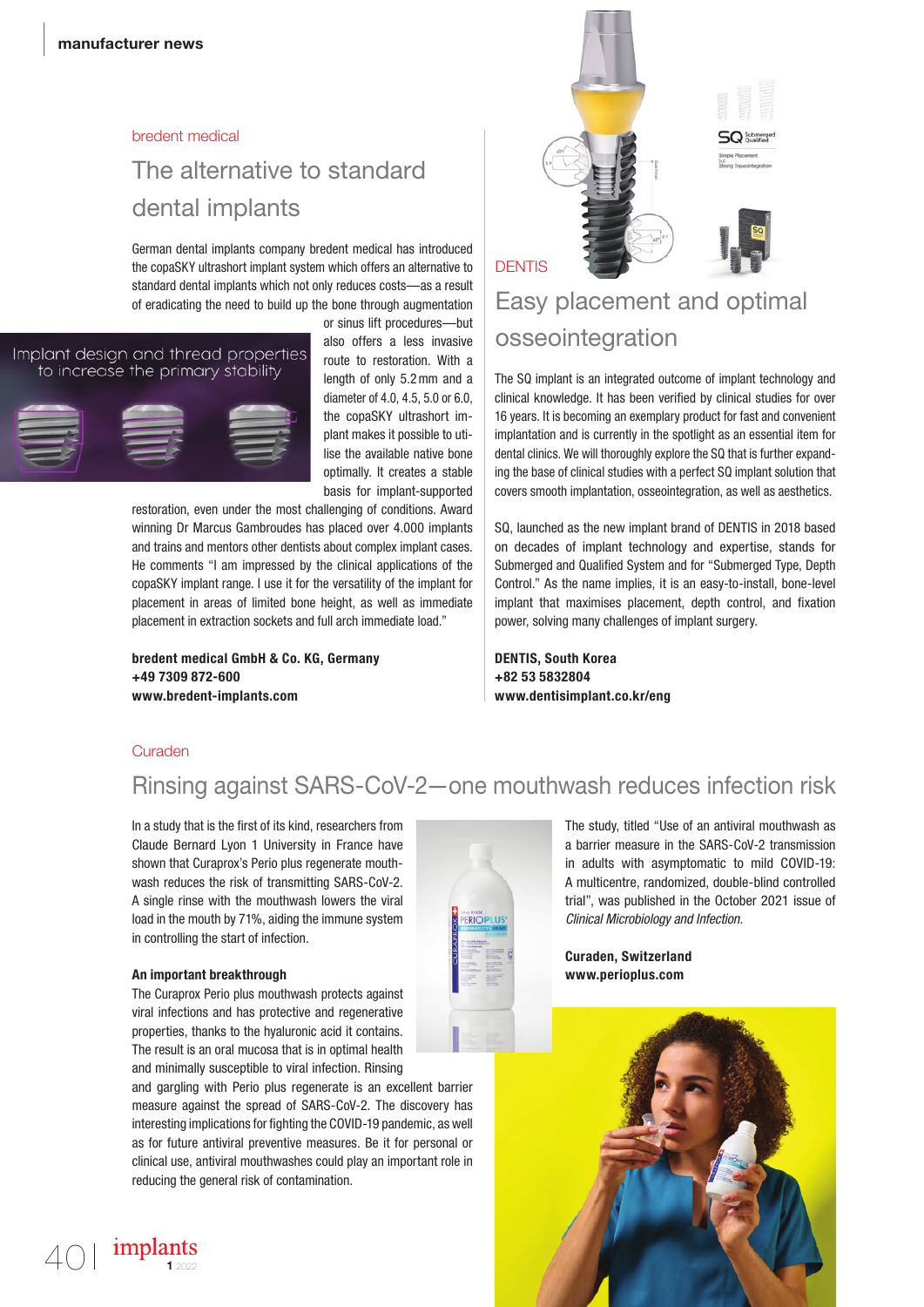### Dentsply Sirona

# Discover the joy of efficient handling

The DS PrimeTaper Implant System delivers seamless workflow integration, enviable aesthetics, lasting bone care and efficient handling. The unique, progressive thread is designed to let clinicians install the implant quickly and shorten the procedure. The implant has three distinct thread shapes. On the top part of



the implant is the conserving MicroThread shape that provides long-term marginal bone maintenance. In the middle, there's the condensing crestal squared thread shape, and at the bottom of the implant the cutting apical pointed thread shape. Together, these variable thread shapes with the pronounced flute design contribute to initial stability and cutting efficiency, linear torque build-up throughout the implant installation for predictable implant placement, and immediate installation stability for all implant cases.

Dentsply Sirona Sweden +46 31 3763000 www.dentsplysirona.com/primetaper

### **Straumann**

### Iconic Tissue Level meets Immediacy

The science of tissue-level implants has been taken to the next level. Straumann® has built on and perfected its well established Straumann® TL system.

The Straumann® TLX system combines a neck design mimicking the natural anatomy and respecting the biological distance in all dimensions with latest innovative endosteal design, optimised for primary stability. The new system is designed to significantly reduce the risk of inflammation and bone resorption as the implant-abutment interface is moved away from the bone. The Straumann® TLX system has been developed for optimal primary stability and immediate protocols in all bone types and lets you increase efficiency with a one-stage, straightforward workflow. It forms the perfect complement to the Straumann® BLX system for bone-level implants. Both systems use one common drill set and TorcFit™ connection for maximum compatibility with minimum investment.



### Fotona

# Dual wavelength power for effective treatments

Peri-implantitis is a well-known inflammatory process affecting the soft and hard tissues surrounding dental implants. Fotona's award-winning SkyPulse and LightWalker dental lasers offer one of the most effective methods of peri-implantitis treatment, proven to successfully control infection and halt disease progression. The dual-wavelength procedure harnesses the bactericidal effect of the Er:YAG wavelength for decontaminating the implant surface and removing granulomatous tissue without chemicals, while the subsequent Nd:YAG or diode treatment step promotes disinfection and faster healing by biostimulating the tissue with photo-biomodulation (PBM) to help dilate blood vessels and improve blood circulation while also accelerating tissue regeneration. Fotona's unique MarcCo handpiece line features a special ergonomic design that is engineered to enable fast and simple non-invasive PBM treatments for peri-implantitis, ensuring faster healing with reduced pain and inflammation.

Fotona d.o.o., Slovenia +386 1 5009100 www.fotona.com



Institut Straumann AG, Switzerland +41 61 9651111, www.straumann.com